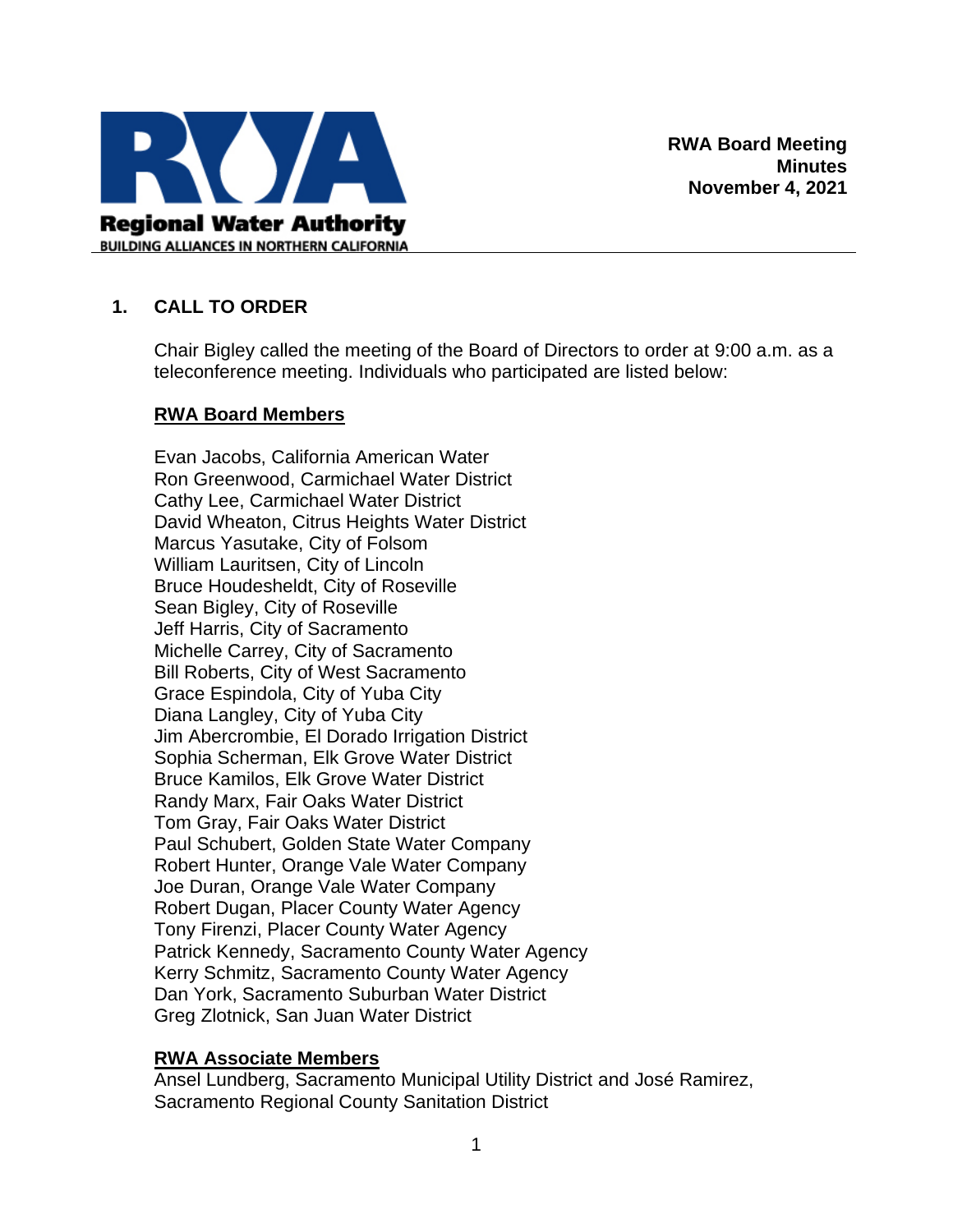### **RWA Affiliate Members**

Paul Selsky, Brown & Caldwell, Vanessa Nishikawa, Stantec, Charles Duncan and Abigail Madrone, West Yost & Associates

#### **Staff Members**

Jim Peifer, Rob Swartz, Ryan Ojakian, Michelle Banonis, Josette Reina-Luken, Amy Talbot, Cecilia Partridge, Monica Garcia and Andrew Ramos, legal counsel

#### **Others in Attendance:**

Brian Sanders, Paul Helliker, Rich Plecker, Pauline Roccucci, Anne Sanger, Andy Fecko, Kelley List, Thomas Dainat, Ryan Jones, Stephen Petersen, Tom Nelson, Andrew Ohrt, Mike Blackburn, Bryson Peterson, Nicole Krotoski, Christine Kohn, Jason Houser, Y. K. Chalamcherla, Ashley Gilreath, Daniel Bryant, John Woodling, Jason Burne, Craig Locke, Special Agent Gregory Walker, and Special Agent Darryl Elliott

### **2. AUTHORIZE A TELECONFERENCE MEEETING**

**Action: Pass a Motion by a majority vote under Gov. Code, § 54953, subd. (e)(1)(B) that as a result of the COVID-19 emergency: (i) meeting in person would present imminent risks to the health or safety of attendees; and (ii) the meeting is authorized to be held by teleconference pursuant to Gov. Code, § 54953, subd. (e)(1)(C).**

Mr. Peifer explained that to have a teleconference meeting today it is necessary to pass a resolution. It was noted that members would like to move back to in-person meetings at the earliest possible time.

> Motion/Second/Carried (M/S/C) Mr. Schubert moved, with a second by Ms. Scherman, to approve the Consent Calendar Item. Evan Jacobs, California American Water, Ron Greenwood, Carmichael Water District, David Wheaton, Citrus Heights Water District, Marcus Yasutake, City of Folsom, William Lauritsen, City of Lincoln, Jeff Harris, City of Sacramento, Bill Roberts, City of West Sacramento, Diana Langley, City of Yuba City, Jim Abercrombie, El Dorado Irrigation District, Sophia Scherman, Elk Grove Water District, Randy Marx, Fair Oaks Water District, Paul Schubert, Golden State Water Company, Robert Hunter, Orange Vale Water Company, Robert Dugan, Placer County Water Agency, Patrick Kennedy, Sacramento County Water Agency, Dan York, Sacramento Suburban Water District and Greg Zlotnick, San Juan Water District voted yes. Bruce Houdesheldt, City of Roseville abstained. The motion carried.

# **3. PUBLIC COMMENT**

None.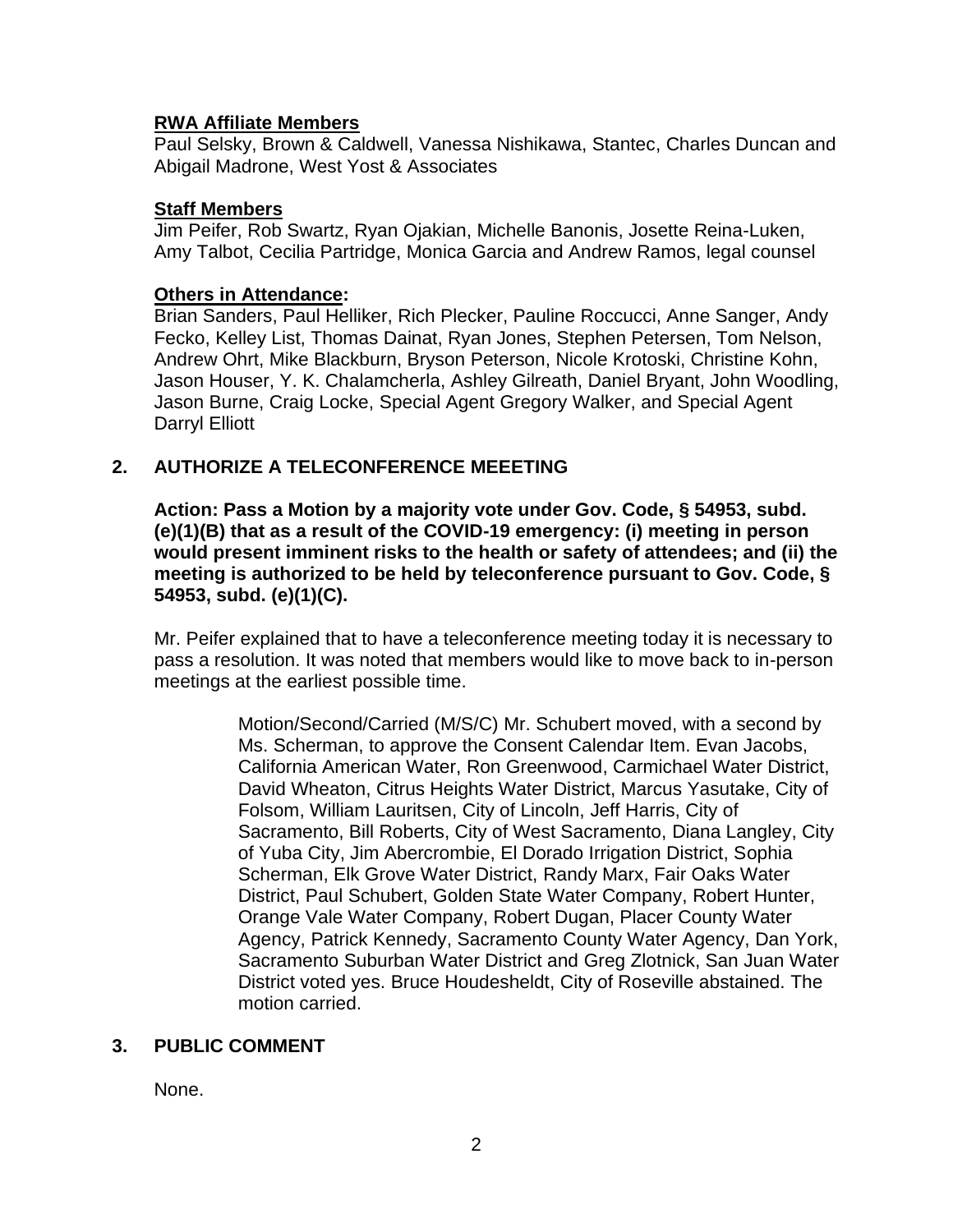## **4. CONSENT CALENDAR**

Minutes from the September 9, 2021 RWA Board of Directors meeting

M/S/C Mr. Houdesheldt moved, with a second by Mr. Greenwood, to approve the Consent Calendar Item. Evan Jacobs, California American Water, Ron Greenwood, Carmichael Water District, David Wheaton, Citrus Heights Water District, Marcus Yasutake, City of Folsom, William Lauritsen, City of Lincoln, Bruce Houdesheldt, City of Roseville, Jeff Harris, City of Sacramento, Bill Roberts, City of West Sacramento, Diana Langley, City of Yuba City, Jim Abercrombie, El Dorado Irrigation District, Sophia Scherman, Elk Grove Water District, Randy Marx, Fair Oaks Water District, Paul Schubert, Golden State Water Company, Robert Hunter, Orange Vale Water Company, Robert Dugan, Placer County Water Agency, Patrick Kennedy, Sacramento County Water Agency, Dan York, Sacramento Suburban Water District and Greg Zlotnick, San Juan Water District voted yes. The motion carried.

### **5. CYBER THREATS TARGETING WATER AGENCIES/FBI AND CAL OES RESOURCES FOR WATER AGENCIES**

Ms. Banonis said this is in response to recent cyber security events in the water and wastewater sectors. She introduced Special Agent Gregory Walker with the Federal Bureau of Investigation (FBI) Cyber Division, Special Agent Darryl Elliot the FBI Sacramento Infra Guard coordinator, and Danielle Brian with California Office of Emergency Services (Cal OES).

Special Agent Walker gave a presentation on cyber security vulnerabilities and the FBI's role and resources. He gave examples of ways that water and wastewater facilities are compromised and gave mitigation techniques to help prevent those vulnerabilities from becoming cyber threats. Special Agent Elliot explained that the role of Cal OES is to assist the affected entities to get back up and running in an effective and efficient manner. It was suggested that a similar presentation be given for Information Technology staff from RWA member agencies.

Jeff Harris and Patrick Kennedy left the meeting.

# **6. UPDATE FROM THE STATE ON FUNDING CRITERIA**

Mr. Peifer introduced Ashley Gilreath and Kelly List from the Department of Water Resources (DWR). The state currently has funds that will be distributed in the form of grants for drought relief, drought projects and multi benefit projects.

Ms. Gilreath, Drought Funding Lead, went over some of the basic funding that is available and the application and review process. The solicitation has just been opened for the urban and multi benefit drought relief funding. She provided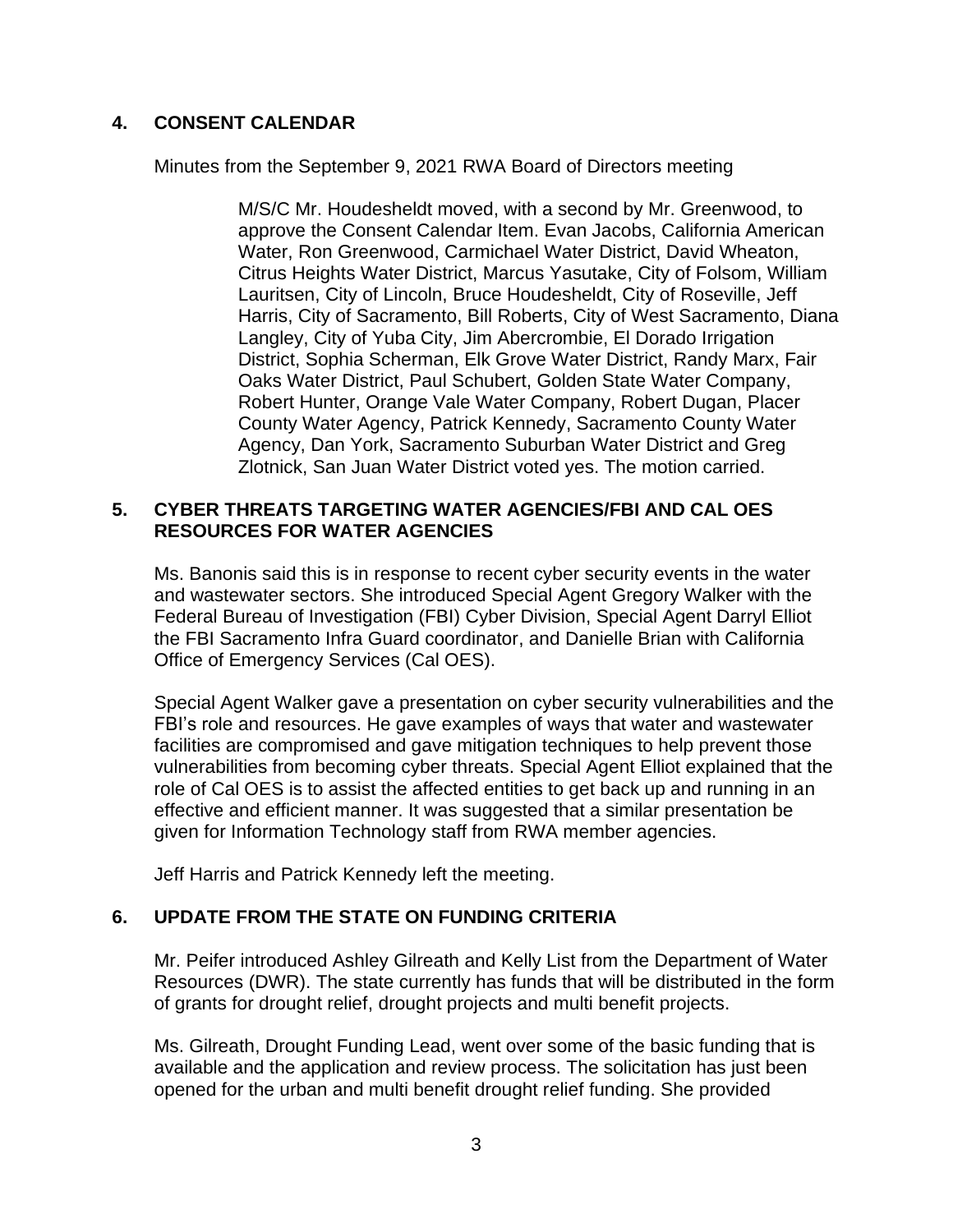information on their awards that may benefit small and urban communities and have multiple benefits. There is criteria and eligibility requirements for projects.

Ms. List, Sustainable Groundwater Management Grant Program Lead within the Division of Regional Assistance, said that her office works closely with the Sustainable Groundwater Management Office, the funding arm of the Sustainable Groundwater Management Act (SGMA) as administered by DWR. Their mission is to provide funding to Groundwater Sustainability Agencies and other responsible entities under SGMA promoting healthy and sustainable groundwater basins. They promote projects that provide multiple benefits while improving groundwater supply and quality. She gave an overview of funding available, how the funding can be spent, who is eligible, and the competitive process with the DWR.

Kerry Schmitz entered the meeting

## **7. RWA COMMUNICATIONS PRIORITIES FOR 2022**

Mr. Peifer said that he would like the RWA communications priorities reviewed every November. Opportunities, communications issues, federal stimulus funding, attracting federal and state funding, communicating with regulators and policymakers on regulatory requirements, the Delta conveyance and water quality control plan are included in the priorities.

> M/S/C Mr. Greenwood moved, with a second by Mr. Dugan, to approve the Communications Priorities for 2022. Evan Jacobs, California American Water, Ron Greenwood, Carmichael Water District, David Wheaton, Citrus Heights Water District, Marcus Yasutake, City of Folsom, William Lauritsen, City of Lincoln, Bruce Houdesheldt, City of Roseville, Michelle Carrey, City of Sacramento, Bill Roberts, City of West Sacramento, Grace Espindola, City of Yuba City, Jim Abercrombie, El Dorado Irrigation District, Bruce Kamilos, Elk Grove Water District, Tom Gray, Fair Oaks Water District, Paul Schubert, Golden State Water Company, Robert Hunter, Orange Vale Water Company, Robert Dugan, Placer County Water Agency, Kerry Schmitz, Sacramento County Water Agency, Dan York, Sacramento Suburban Water District and Greg Zlotnick, San Juan Water District voted yes. The motion carried.

# **8. INTEGRATED REGIONAL WATER MANAGEMENT (IRWM) UPDATE**

Mr. Swartz gave background on how the Regional Water Authority arrived at where it is in terms of IRWM planning since Proposition 84 of 2006. There have been successful planning grants, projects, and programs through the years. The Disadvantaged Community Involvement Program is a recent project. He provided information on the benefits of the Water, Sanitation and Hygiene (WASH) Project that will provide services to the homeless community living near the Lower American River. The IRWM next steps include coordination on the WASH pilot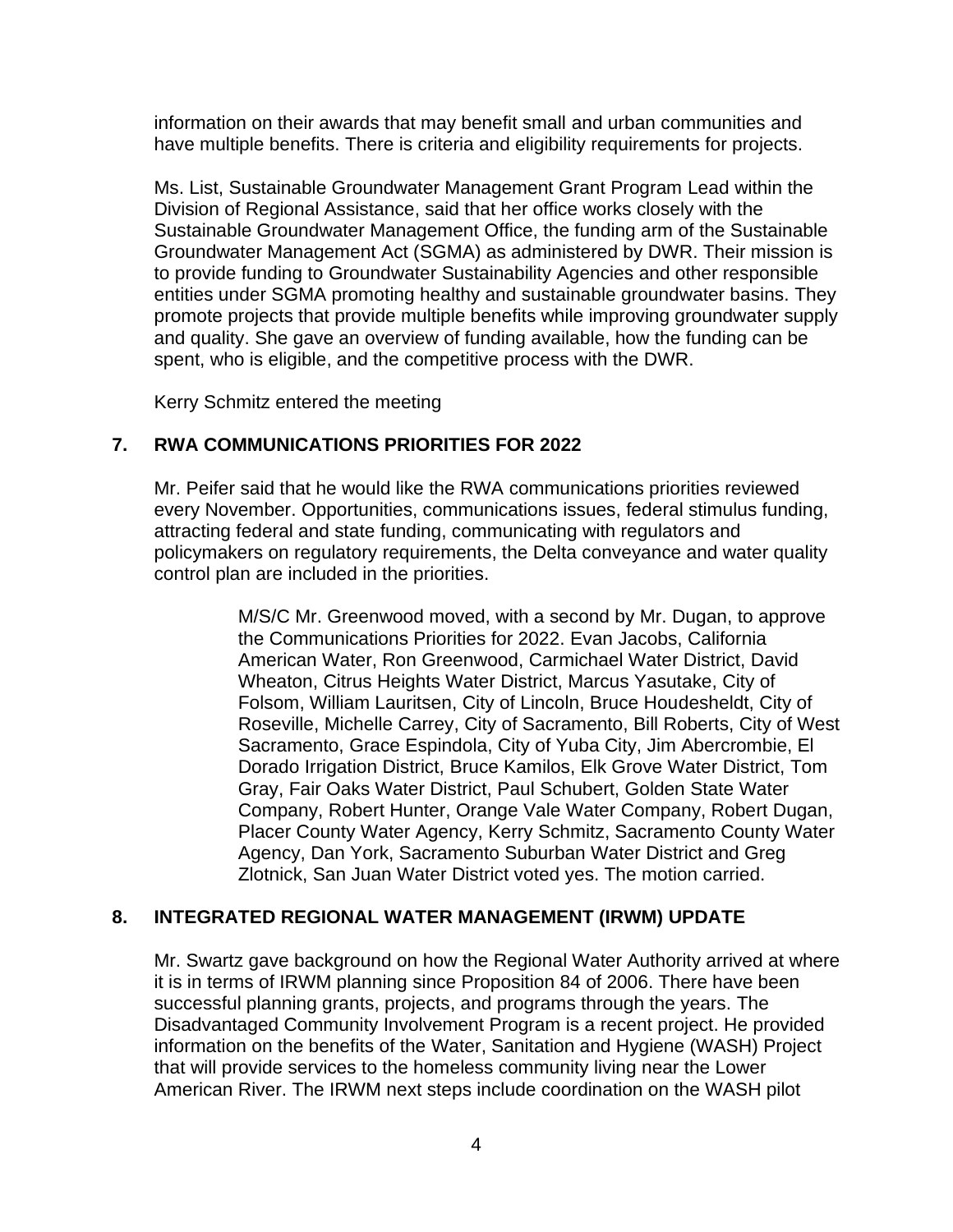project, updates to the Opti System where IRWM projects are hosted on-line and the 2021 Urban and Multi-benefit Drought Grant. Staff continues to watch for the most appropriate time for "supershed" planning integration of the lower and upper watersheds for maximum benefit. This would entail eventual combining of the American River Basin IRWM with appropriate portions of the Cosumnes, American, Bear and Yuba (CABY) IRWM.

> M/S/C Mr. Roberts moved, with a second by Mr. Wheaton, to approve Resolution 2021-05 Authorizing the Grant Application, Acceptance and Execution for the Sacramento Regional Drought Response Project. Evan Jacobs, California American Water, Ron Greenwood, Carmichael Water District, David Wheaton, Citrus Heights Water District, Marcus Yasutake, City of Folsom, William Lauritsen, City of Lincoln, Bruce Houdesheldt, City of Roseville, Michelle Carrey, City of Sacramento, Bill Roberts, City of West Sacramento, Diana Langley, City of Yuba City, Jim Abercrombie, El Dorado Irrigation District, Bruce Kamilos, Elk Grove Water District, Tom Gray, Fair Oaks Water District, Paul Schubert, Golden State Water Company, Robert Hunter, Orange Vale Water Company, Robert Dugan, Placer County Water Agency, Kerry Schmitz, Sacramento County Water Agency, Dan York, Sacramento Suburban Water District and Greg Zlotnick, San Juan Water District voted yes. The motion carried.

# **9. DROUGHT CONDITIONS UPDATE**

Due to time constraints this item was deferred to the next RWA Board meeting.

#### **10. SACRAMENTO CENTRAL GROUNDWATER AUTHORITY STAFFING**

Mr. Peifer said that this is a standing agenda item to discuss the Sacramento Central Groundwater Authority (SCGA) staffing and potential integration with SGA. Staff feels there needs to be additional discussion with the SGA members to ensure there is a good understanding of the potential benefits and challenges. To facilitate further discussion, an SGA Special Board meeting is proposed in January 2022.

### **11. LEGISLATIVE/REGULATORY UPDATE**

Mr. Ojakian reported that heading into the second year of the legislative calendar there are 22 bills that RWA has a position on that could move forward next year. Bills to be aware of relate to low-income water rate assistance, indoor standards in the water use efficiency requirements, and climate and drought resilience. It is anticipated that there will be a historic budget surplus in the coming year, but it is not known how those funds will be distributed. Final decisions will be made soon on the redistricting process.